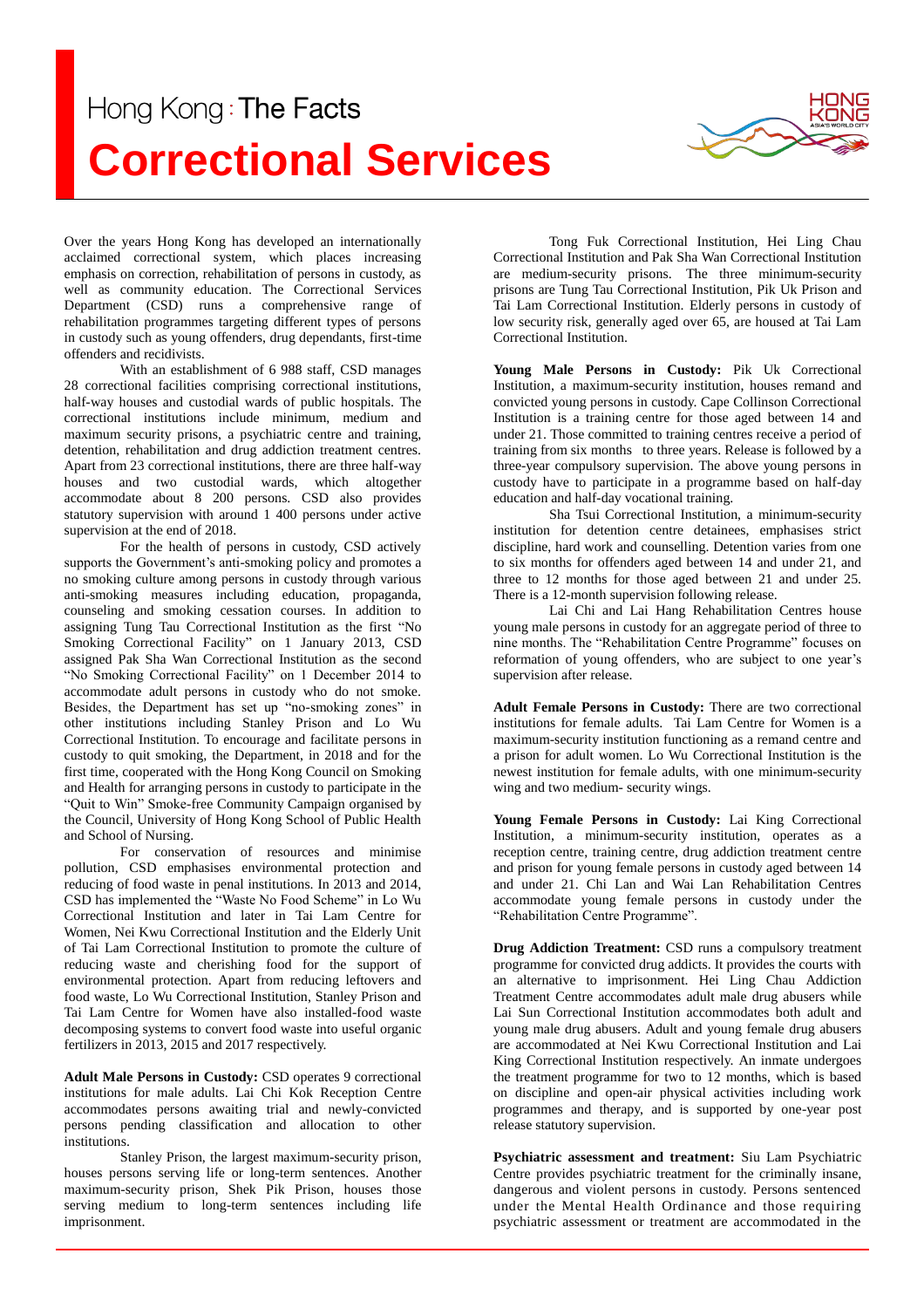Psychiatric Centre. Visiting psychiatrists of Hospital Authority also provide psychiatric assessments for the courts. Males and females are located at separate sections therein.

**Industries and Vocational Training:** CSD keeps convicted persons purposely and gainfully occupied for maintaining prison stability. In the pursuit of rehabilitation for offenders, the Industries and Vocational Training Section helps the persons in custody reintegrate into society through acquisition of skills in industrial work and by providing vocational training to enhance their employability.

In 2018, a daily average of 4 392 persons in custody were engaged in industrial work to provide a wide range of goods and services for the public sector in a cost effective manner. Examples are office furniture, staff uniforms, hospital linen, filter masks, fiberglass products, traffic signs, metal railings, slabs and kerbs for infrastructure projects. Persons in custody also provide laundry services for the Hospital Authority, Department of Health and Fire Services Department. They laminate books for public libraries and local universities, undertake printing work and make file jackets and envelopes for government departments. The market value of these goods and services was \$442 million.

A series of diversified and market-oriented vocational training programmes with recognised accreditation are organised for both young and adult persons in custody to strengthen their capability for future employment and enhance reintegration.

For young persons in custody, CSD provides half-day compulsory information technology, commercial and service industry training. Equal importance is placed on theoretical and practical aspects of the curriculum which prepare them for further training after release.

For adult persons in custody, CSD provides prerelease vocational training courses on a full-time and part- time voluntary basis in various adult institutions. Convicted adult persons in custody engaged in industrial production are trained to acquire necessary skills. Where appropriate, CSD helps them obtain skill accreditation by enrolling them in relevant Intermediate Trade Tests conducted by vocational training organisations, or applying through the Recognition of Prior Learning Scheme under the Hong Kong Qualifications Framework.

**Statutory Supervision:** To ensure continuous care and guidance, statutory supervision is provided for young persons in custody; persons released from training, detention, rehabilitation and drug addiction treatment centres; and those released under various schemes such as the Release Under Supervision Scheme (RUSS), Pre-release Employment Scheme (PRES), Post-release Supervision of Prisoners Scheme (PRSS), Conditional Release Scheme (CRS) and Supervision After Release Scheme (SARS). Supervising officers work closely with the persons in custody and their families to help foster good relationship between them and prepare them to face possible challenges and demands upon their return to the community. Regular contacts are maintained with every person in custody. Close supervision continues after discharge through frequent visits to supervisees' home or place of work throughout the supervision period.

CSD runs three half-way houses — Phoenix House in Lung Yan Road for young supervisees released from detention, training and drug addiction treatment centres; Pelican House which is annexed to Phoenix House for persons in custody released under the RUSS, PRES and CRS as well as adults from drug addiction treatment entres and supervisees released under the PRSS with accommodation needs; and Bauhinia House in Tai Lam Chung for female persons released under the RUSS, PRES and CRS and female supervisees released from training and drug addiction treatment centres.

Success rates mean the percentage of supervisees who complete the statutory supervision without reconviction. For supervisees from drug addiction treatment centre,

they must also remain drug free. In 2018, the success rates were: detention centre (100 per cent), training centres (79 per cent), drug addiction treatment centres (52 per cent), rehabilitation centres (96 per cent), young persons in custody under Prison Programme (97 per cent), RUSS (100 per cent), PRES (100 per cent), SARS (100 per cent), CRS (100 per cent) and PRSS (95 per cent). Altogether, 1 272 males and 249 females completed statutory supervision in 2018 whereas 1 146 males and 266 females were under active supervision as at end of 2018.

**Welfare and Counselling Services:** Rehabilitation Officers look after the welfare of persons in custody by providing assistance and guidance to help them solve their personal problems and cope with difficulties arising from detention. The officers also organise programmes such as Sentence Planning Scheme to encourage persons in custody serving long-term sentences to spend their time purposefully and the Pre-release Re-integration Orientation Courses to prepare them for release.

To further improve rehabilitation porgrammes for persons in custody through community involvement, CSD officers work closely with rehabilitation synergistic partners to provide rehabilitation programmes. In 2018, around 100 NGOs/ charity organisations/ synergistic partners/ community stakeholders provided counselling and kept running cultural, religious and recreational projects, or services to address the rehabilitation needs of the persons in custody.

**Psychological Services:** Psychological programmes are provided for persons in custody to improve their psychological well-being and help change their offending behaviour. Psychological assessments are provided for the courts, review boards and institution management to facilitate their decision making and management of persons in custody. Therapeutic programmes for persons in custody include Offending Behaviour Programme for young persons in custody which targets criminogenic factors related to offending. Drug Abuse Rehabilitation Programme for drug abusers in drug addiction treatment centres and Violence Prevention Programme targeting at changing the violent offending behavior of adult persons in custody. Sex offenders are scheduled to receive systematic treatment programmes in the Sex Offenders Evaluation and Treatment Unit (ETU) aiming at changing their offending behaviour. Gender-specific and systematic psychological treatment programmes are provided to adult female persons in custody in the PSYGYM – Personal Growth and Emotion Treatment Centre for Women to help them to develop a constructive lifestyle. The first positive living centre for men, Life Gym, was launched in November 2018 to provide male-responsive psychological treatment programmes to help participants desist from crime and cultivate positive living. To encourage family members' participation in the rehabilitation of young persons in custody, an enhanced Inmate-Parent Programme – "Heart Start" was introduced in late 2015 to further address the latest needs of young offenders in nowadays families.

Psychological services are also offered to staff and their family members, providing mental health promotion, psychological intervention and stress management training etc. A healthy and balanced lifestyle has been actively promoted by the Department since 2010.

**Education:** Half-day compulsory education in general and practical subjects is provided for young persons in custody. The programmes enable them to improve their academic standards which help their future re-integration. They are encouraged to study for local and international accredited public examinations. Tutorial groups and hobby classes conducted by volunteer tutors are also run in adult institutions, where persons in custody can enrol voluntarily. Persons in custody are also encouraged to participate in self- study courses or distance learning for tertiary education by making use of the resources and expertise of external accredited educational organisations.

**Community Engagement:** CSD reaches out to the community to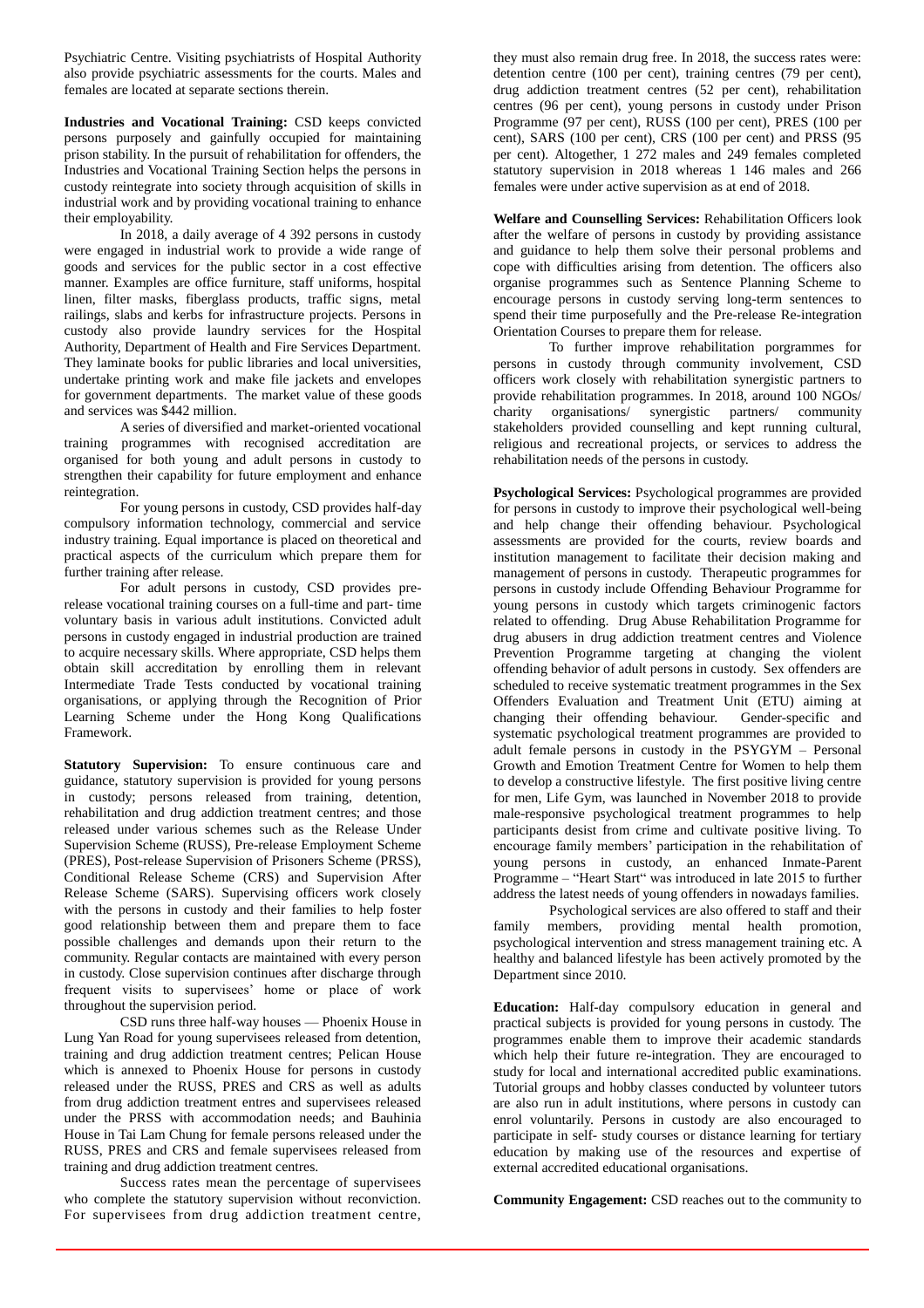seek public's engagement for offender rehabilitation. Among other partners, the Committee on Community Support for Rehabilitated Offenders, composed of leaders and professionals from different walks of life, advises on rehabilitation strategies notably publicity programmes.

CSD Rehabilitation Volunteer Group (CSDRVG) organises activities to supplement services in meeting the needs of persons in custody. With more than 100 active volunteers, the Group conducted language courses, computer studies, cultural pursuits, etc., for persons in custody in various correctional institutions during the year. Publicity activities have been ongoing since 1999, constituting a bridge between persons in custody and society. Through such activities as TV and Radio Announcements in the Public Interest, TV variety shows, TV documentary-drama series, Symposiums on Employment for Rehabilitated Offenders, Job Fair for Rehabilitated Offenders, certificate presentation ceremonies for persons in custody, NGO Forum, Thank you NGO activities, joint community involvement activities with the District Fight Crime Committees, and Award Presentation Ceremony for Volunteers of CSDRVG held over the years, the importance of collaborative efforts made by members of the community and NGOs to accept and help persons in custody rehabilitate is highlighted.

**Rehabilitation Pioneer Project (RPP):** The RPP includes a series of community education activities such as Education Talks, Personal Encounter with Prisoners Scheme, Green Haven Scheme, Visits to Hong Kong Correctional Services Museum, Extended Training Camp, Student Forum, Drama and Music Performance of "Creation and Rehabilitation", the Reflective Path, Summer Camp and the newly established Rehabilitation Pioneer Leaders to disseminate to the public the messages of leading a law-abiding and drug-free life as well as supporting offender rehabilitation. The Education Talks provide basic information on Hong Kong's criminal justice system and CSD's custodial and rehabilitative programmes. The Personal Encounter with Prisoners Scheme instills anti- crime awareness by arranging young students to visit correctional institutions and meet with persons in custody for experience sharing. The Green Haven Scheme promotes anti-drug messages and the importance of environmental protection among young people. Participants meet with young persons in custody at treatment centres on Hei Ling Chau, gaining insight into the detrimental effects of drug abuse. Visits to Hong Kong Correctional Services Museum foster participants' understanding of the development of correctional services, particularly the importance of public support for offender rehabilitation. The Student Forum is another community education programme which stimulates students' introspection and participation through an interactive platform and a sharing session by a rehabilitated person. The Extended Training Camp, which lasts for three days and two nights, features a series of discipline training activities aiming at enhancing participants' confidence and developing their positive values. The Drama and Music Performance of Creation and Rehabilitation" enables students to enjoy drama and music performances presented by persons in custody to warn the students against committing crimes and remind them the importance of obeying the law. The Reflective Path aims at enhancing students' understanding of the criminal judicial system and correctional services, as well as the heavy cost for committing crimes through the simulation of imprisonment. Different competitions targeting on the youth are organised by CSD every year to disseminate the messages of leading a law-abiding and drug-free life as well as supporting offender rehabilitation. Prize winners of the competitions will be arranged to join a Mainland tour. Participants will attend adventure-based training and visits to schools and families in rural areas, an eco-friendly factory of a global enterprise as well as large-scale infrastructure, so as to provide them with an all-round learning experience conducive to their whole-person development, and to foster the development of positive values and attitudes. Rehabilitation Pioneer Leaders is a youth uniformed group established in July 2018. Youngsters with leadership potential are recruited, brought together and offered diversified training with a view to broadening their horizon, developing their potential and discipline as well as strengthening a sense of social responsibility. They are also encouraged to actively contribute to the society in future by helping promote law-abiding and inclusive values for a better Hong Kong.

**Religious Services:** A full-time Chaplain co-ordinates the planning and provision of religious services. He is assisted by a number of volunteer Chaplains who visit and conduct services for persons in custody. Many volunteers of other religions and rehabilitation synergistic partners also provide a wide range of spiritual and social services in institutions.

**Medical & Health Care in Institutions:** All institutions have on-premises hospitals and are staffed by qualified healthcare personnel. In collaboration with the Medical Officers from the Department of Health, round-the-clock basic health care services are provided in all institutions. Persons in custody who need further treatment and investigations are referred to visiting specialists or public hospital for follow up.

**Visiting Justices:** Two visiting Justices of the Peace visit each penal institution fortnightly or monthly, depending on the type of facility. The Justices of the Peace carry out relevant statutory duties such as investigating complaints made to them by persons in custody, inspecting diets and examining buildings and accommodation facilities. Visits are made at times and on days of their own choice within a prescribed period without prior notice.

**Staff Training:** The Staff Training Institute is responsible for planning and implementing training programmes to equip staff with relevant knowledge to fulfill the Vision, Mission and Values of the Department.

The Staff Training Institute organizes and delivers various training programmes. Newly-recruited Officers and Assistant Officers II have to undergo 26-week and 23-week recruit training respectively with operational knowledge of CSD, virtual reality training, scenario training at training site, tactical training and field placement at correctional institutions. Professional development training courses such as refresher courses, job-related training courses, professional management training and command training courses are regularly conducted at the institute to help foster individual work efficacy and their career development. The Staff Training Institute continues to strengthen collaboration with external training partners, including local and overseas tertiary institutions, Mainland and overseas training organisations. It as well as appoints relevant professionals and members of the academia as Honorary Advisors.

To further enhance the culture of continuing education and life-long learning of CSD, the department has developed and established a Knowledge Management System in 2010, a onestop online platform for learning, experience sharing and knowledge succession, in order to maximize staff learning effectiveness with the use of learning technologies. In 2018, CSD has won the first-ever Hong Kong Most Innovative Knowledge Enterprise (MIKE) Award 2018 and the Asian Global MIKE Award 2018. The knowledge management and innovation of CSD are internationally acclaimed.

**Caring for all:** Apart from performing their daily duties, CSD staff is encouraged to extend their spirit of caring for community by participating in various charitable activities such as voluntary work for fund-raising activities and offering advices to rehabilitation synergistic partners that provide services to rehabilitated offenders, etc.

In recognition of the department's continuing and total commitment in caring for the well-being of staff. Their families and the community as a whole, CSD was awarded the "10 Years"